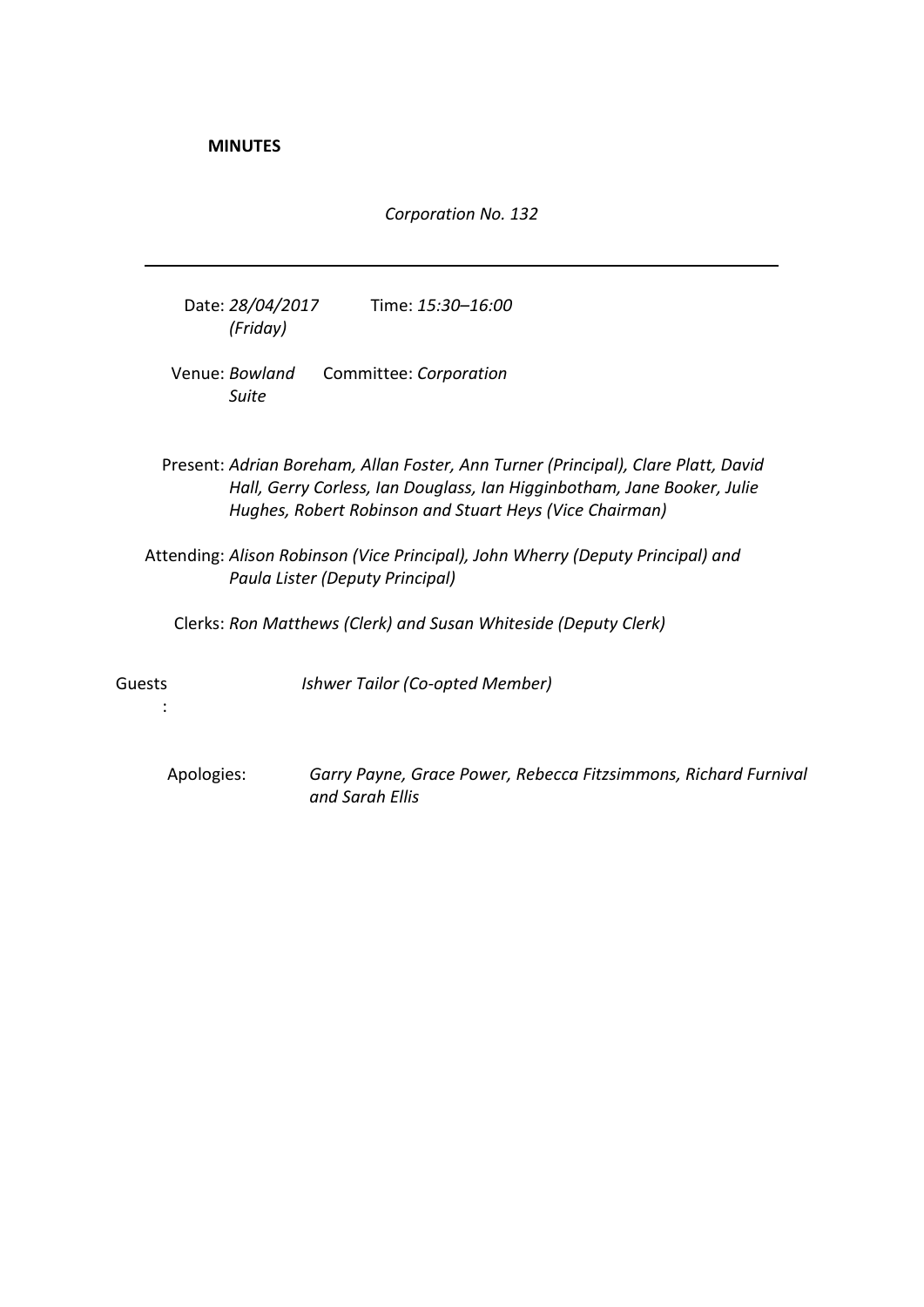### *Public* Minutes

Item number: (and category) Item description:

#### **42.17** *Decision Attendance of Co-opted Governors and Members of Management*

Standing Order 13 states that:

*As a matter of policy all meetings of the Corporation and its Committees will be held in private. The agendas and minutes and supporting papers of its public business will be made available to the general public.*

*However:*

*(a) The Principal shall be authorised to invite members of staff to attend in their employed capacity for both public and confidential business as appropriate and in accordance with Standing Order 25.*

*(b) The Corporation however, may exclude members of staff from attending any business that it deems necessary.*

*(c) Attendance by other persons shall be at the discretion of the Corporation following advice from the Principal or Clerk.*

However, the Corporation does encourage Co-opted Governors to attend and take part in the discussion and debate.

# **Resolved:**

# **That Management be in attendance for the public and confidential agenda items.**

#### **43.17** *Apologies for Absence*

*Record*

Apologies have been received from Garry Payne, Richard Furnival and Sarah Ellis. Rebecca Fitzsimmons and Grace Power were not in attendance.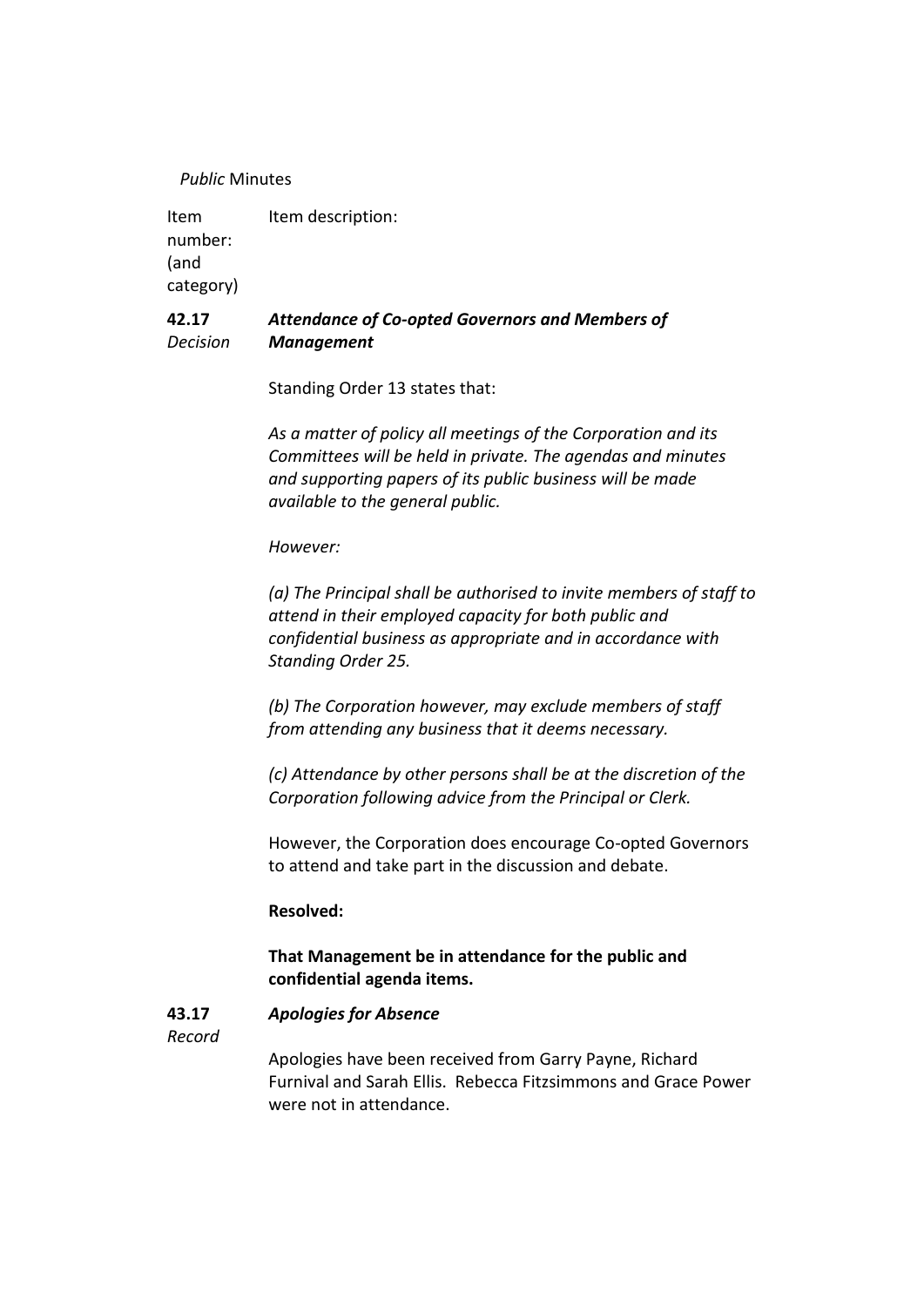#### **44.17** *Declarations of Interest*

*Record*

There were no declarations of interests made in respect of items on the public agenda.

#### **45.17** *Minutes of Previous Meeting*

*Decision*

The public, confidential and strictly confidential minutes of meeting number 131 held on Tuesday 14 March 2017, published on the extranet, were signed and agreed as a true and correct record of the meeting.

#### **46.17** *Governor Vacancy*

*Decision*

Corporation noted that Staff Governor Robert Robinson had tendered his resignation from the College to pursue an alternative career and therefore had resigned his position as Teaching Staff Governor.

The vacancy had been advertised amongst the teaching staff and the outcome would be reported to a future meeting. To date four expressions of interest had been received, an online election would be held with all members of teaching staff entitled to vote. The winning candidate would be invited to the July 2017 Quality & Standards Committee as an observer prior to the appointment being ratified by Corporation later that same month.

This was the last meeting Robert would attend. Members expressed their appreciation to him and made particular mention of his contributions whilst serving on the Quality & Standards Committee. Robert was presented with a corporate gift.

# **Resolved:**

# **That the progress towards appointing a Teaching Staff Governor be noted.**

#### **47.17** *Correspondence*

### *Information*

Corporation gave consideration to four letters of correspondence recently received.

The first, a letter from the Further Education Commissioner covered Area Reviews, interventions and evidence from the work of the Commission.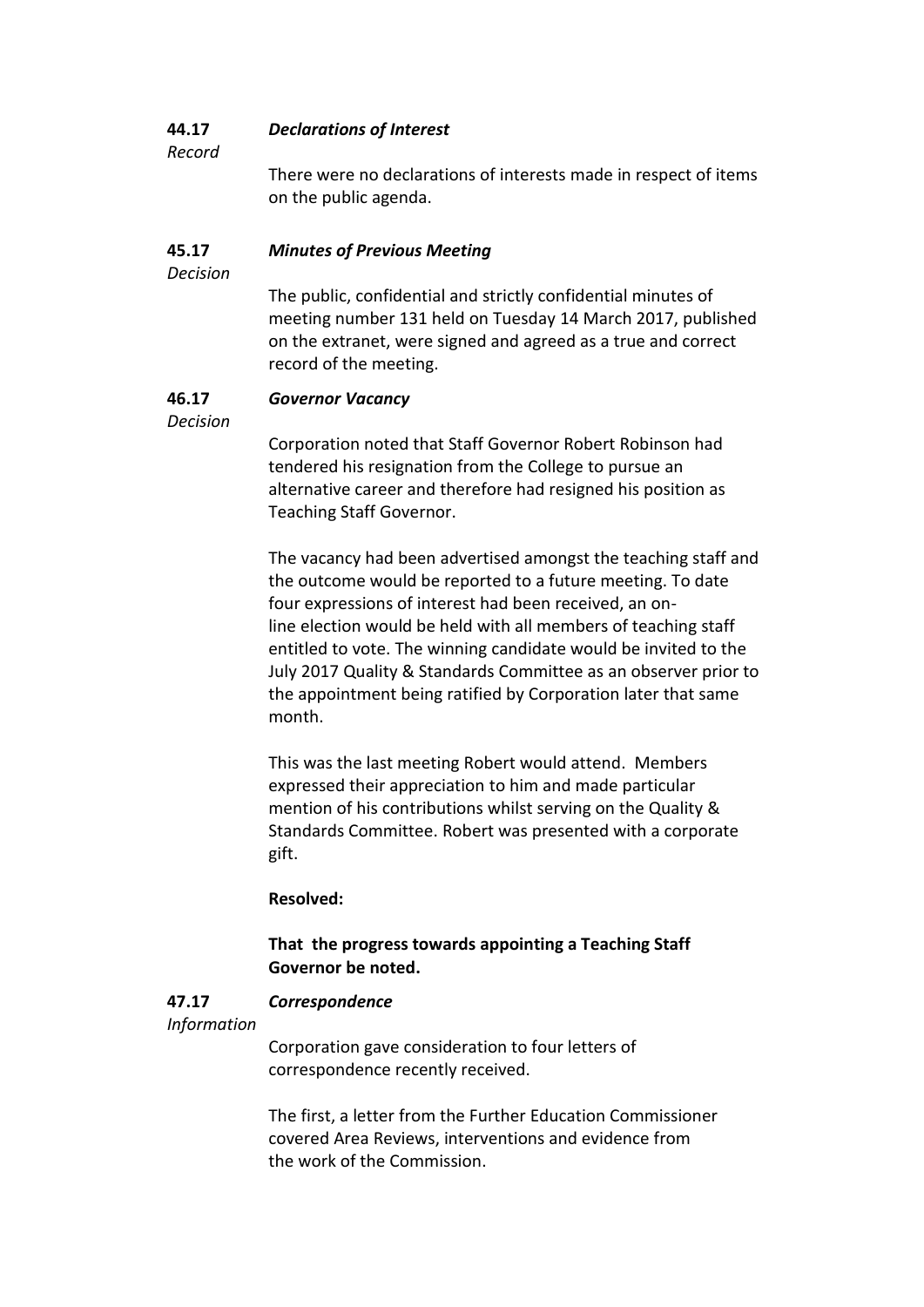The second was a note which gave a summary of the AoC Board meeting held on 9 March 2017.

The third, a letter from the Office of Prince Charles expressed thanks to the College for the meeting with students on his recent visit to Lancashire.

Finally, a letter had recently been received from the Chief Executive of the Education and Skills Funding Agency extolling the key message that to be viable a college required strong governance and clarity of direction together with high quality self-assessment and appropriate independent challenge.

### **Resolved:**

#### **That the correspondence be received.**

#### **48.17** *Association of Colleges - Review*

### *Information*

Corporation gave consideration to the Association of Colleges own review.

The AoC re-asserts its core twin purpose of advocacy and support.

The review proposals were concerned with 'making more impact, being more effective and efficient in order to: engage you in long-term policy development to improve our public affairs and partnership work; to provide the consistent local and national support you need; to make sure you are kept up-todate with enhanced communications; and to provide stability in fees for you and for AoC.'

### **Resolved:**

# **That Corporation noted the outcomes of the Association of Colleges Review.**

#### **49.17** *Information College Landex Newsletter and Progress on the National Land Based*

Corporation gave consideration to a newsletter from Landex outlining current developments around land-based provision and the external environment and challenges facing colleges.

Corporation gave consideration to a letter from Lord Curry outlining progress on the development of the National Landbased College. The letter included two attachments, one the